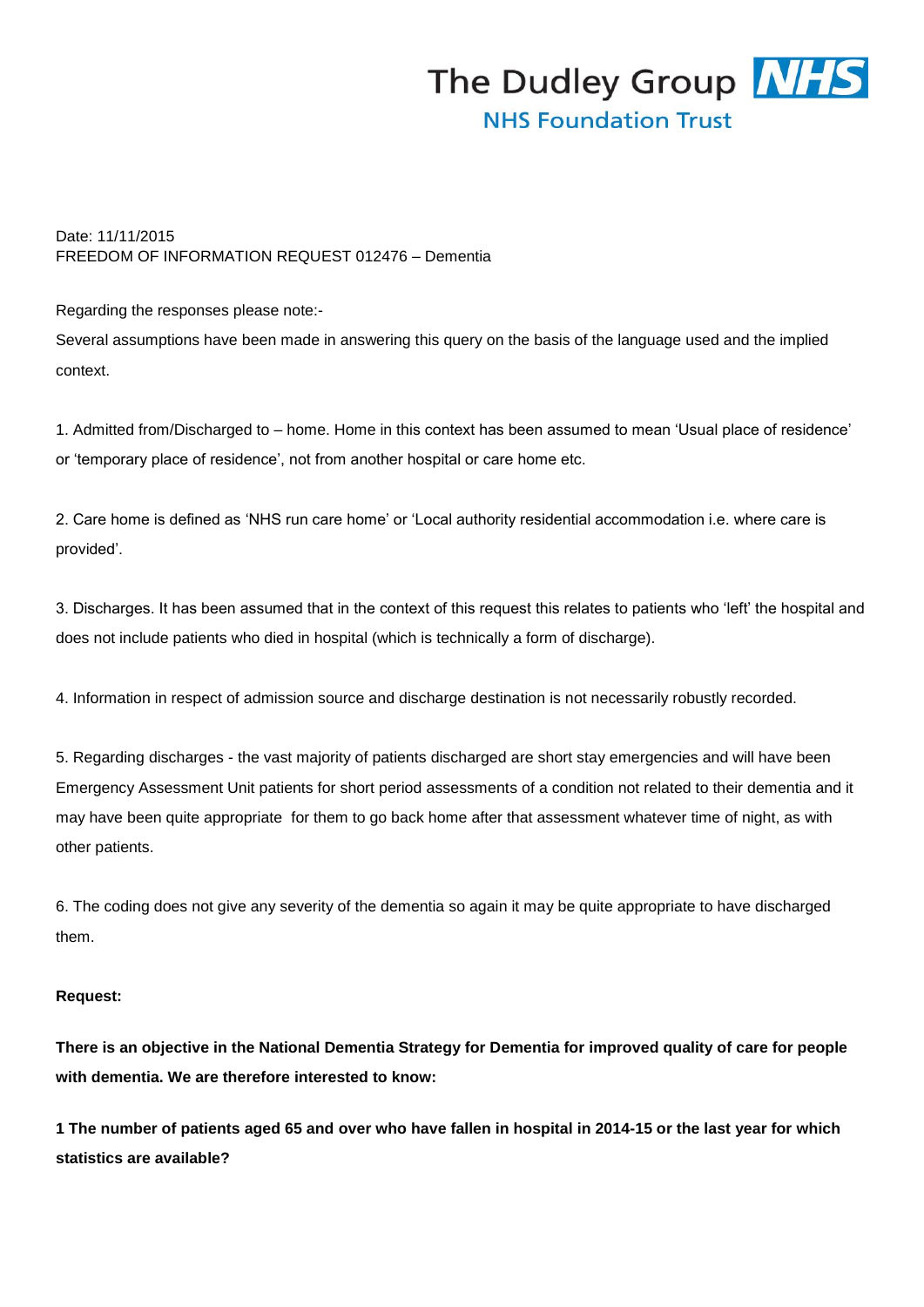## **2 Number of patients aged 65 and over with a coding of dementia who have fallen in hospital in financial year 2014-15 or the last year for which statistics are available?**

In response to questions 1 and 2, information in relation to falls in hospital would be held in the Trust's incident reporting system. However the system does not have a mandatory field for collecting ages and diagnosis of patients. This information would only be held in the individual patients' records or in investigation route cause analysis. A centralised electronic report for the information requested is not held.

**3 The number of patients aged 65 and over discharged between the hours of 2300 and 0600 in financial year 2014-15 or the last financial year for which statistics are available -** 699

**4 The number of patients aged 65 and over with a coding of dementia discharged between the hours of 2300 and 0600 in financial year 2014-15 or the last financial year for which statistics are available** - 54

**5 The number of delayed discharges and delayed transfers of care for patients aged 65 and over in financial year 2014-15 or the last financial year for which statistics are available?**

**6 The number of delayed discharges and delayed transfers of care for patients aged 65 and over with a coding of dementia in financial year 2014-15 or the last financial year for which statistics are available?**

**7 The number of delayed discharges and delayed transfers of care for patients aged 65 and over in financial year 2014-15 or the last financial year for which statistics are available by reason e.g. awaiting completion of assessment?** 

**8 The number of delayed discharges and delayed transfers of care for patients aged 65 and over with a coding of dementia in financial year 2014-15 or the last financial year for which statistics are available by reason e.g. awaiting completion of assessment?**

In response to questions 5 – 8, The Trust publishes its monthly delayed transfers of care on the Department of Health website under the following link:

#### <http://www.england.nhs.uk/statistics/statistical-work-areas/delayed-transfers-of-care/>

Once into the link select which year you wish to see the information for then select your preferred month.

Choose Total Delayed Days Trust 2014-2015

Open the document.

At the bottom of the spread sheet you will see some tabs. Choose **Trust – by reason**

Select Line for The Dudley Group NHS Foundation Trust, then scroll along the spread sheet for the information you require.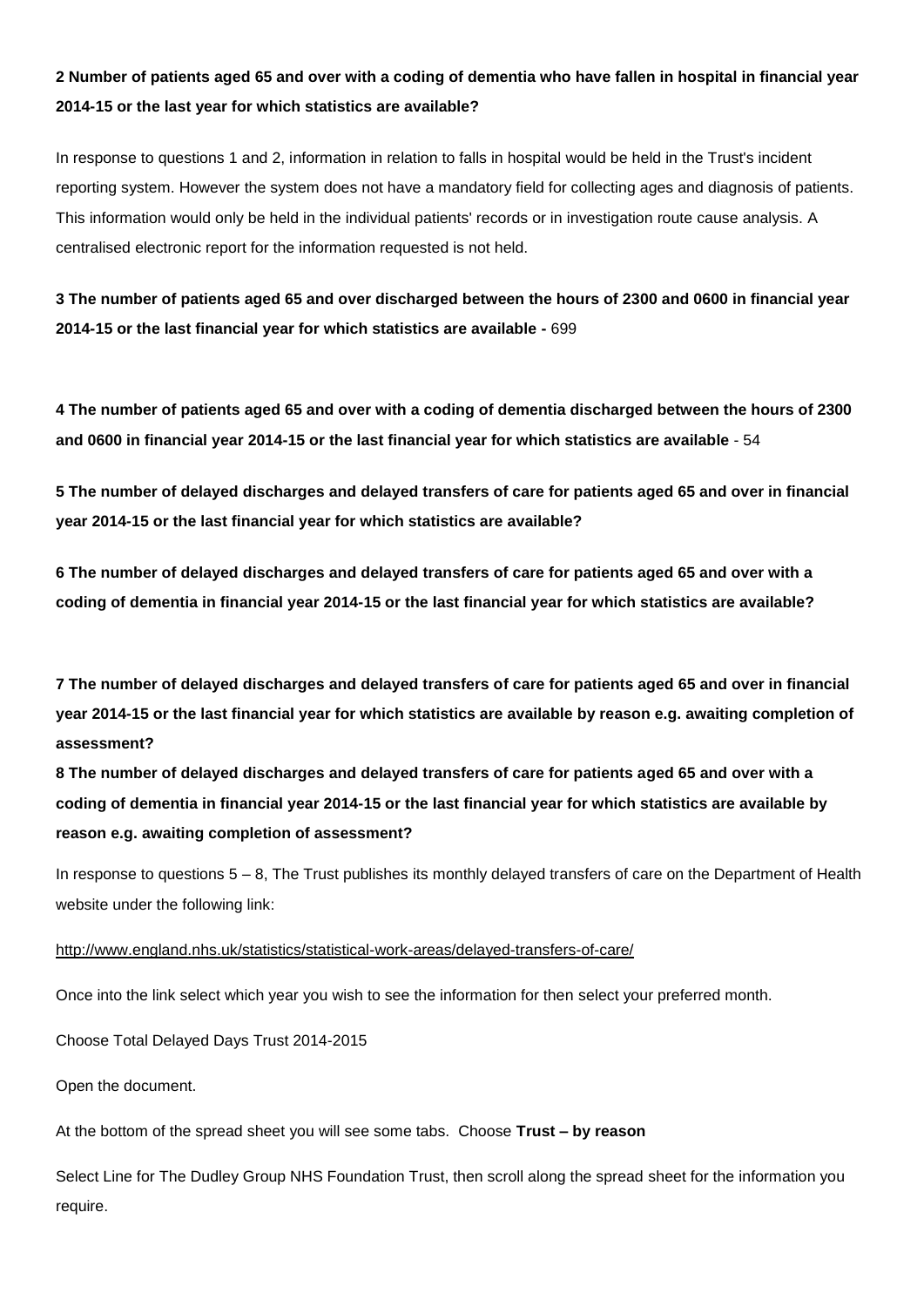However this published information does not hold information on diagnosis (dementia) or ages of patients.

**9 The number of patients aged 65 and over with a coding of dementia admitted from home in financial year 2014-15 or the last financial year for which statistics are available? -** 857

**10 The number of patients aged 65 and over with a coding of dementia admitted from home and discharged to a care home in financial year 2014-15 or the last financial year for which statistics are available** – 0 (see explanation 1 at the top of the page)

**11 The average length of stay for patients aged 65 and over for the three financial years 2012-13, 2013- 14 and 2014-15 or the last three financial years that figures are available?**

The Trust has previously responded to you regarding a significantly similar question under FOI 012386 question 7b (attached)

# **12 The average length of stay for patients aged 65 and over with a coding of dementia for the three financial years 2012-13, 2013-14 and 2014-15 or the last three financial years that figures are available?**

The Trust has previously responded to you regarding a significantly similar question under FOI 012386 question 6 (attached)

## **13 The number of hospital readmissions within 30 days for patients aged 65 and over in financial year 2014-15 or the last financial year for which statistics are available?**

The Trust has previously responded to you regarding a significantly similar question under FOI 012386 question 8 (attached)

**14 The number of hospital readmissions within 30 days for patients aged 65 and over with a coding of dementia in financial year 2014-15 or the last financial year for which statistics are available?**  The Trust has previously responded to you regarding a significantly similar question under FOI 012386 question 8 (attached)

## **15 The number of current a) board-level staff b) clinical staff c) non-clinical staff?**

Please see the Trust website for Board- level staff:

Executive Directors - <http://dudleygroup.nhs.uk/about-us/board-of-directors/>

Non-executive Directors - <http://dudleygroup.nhs.uk/about-us/board-of-directors/non-executive-directors/>